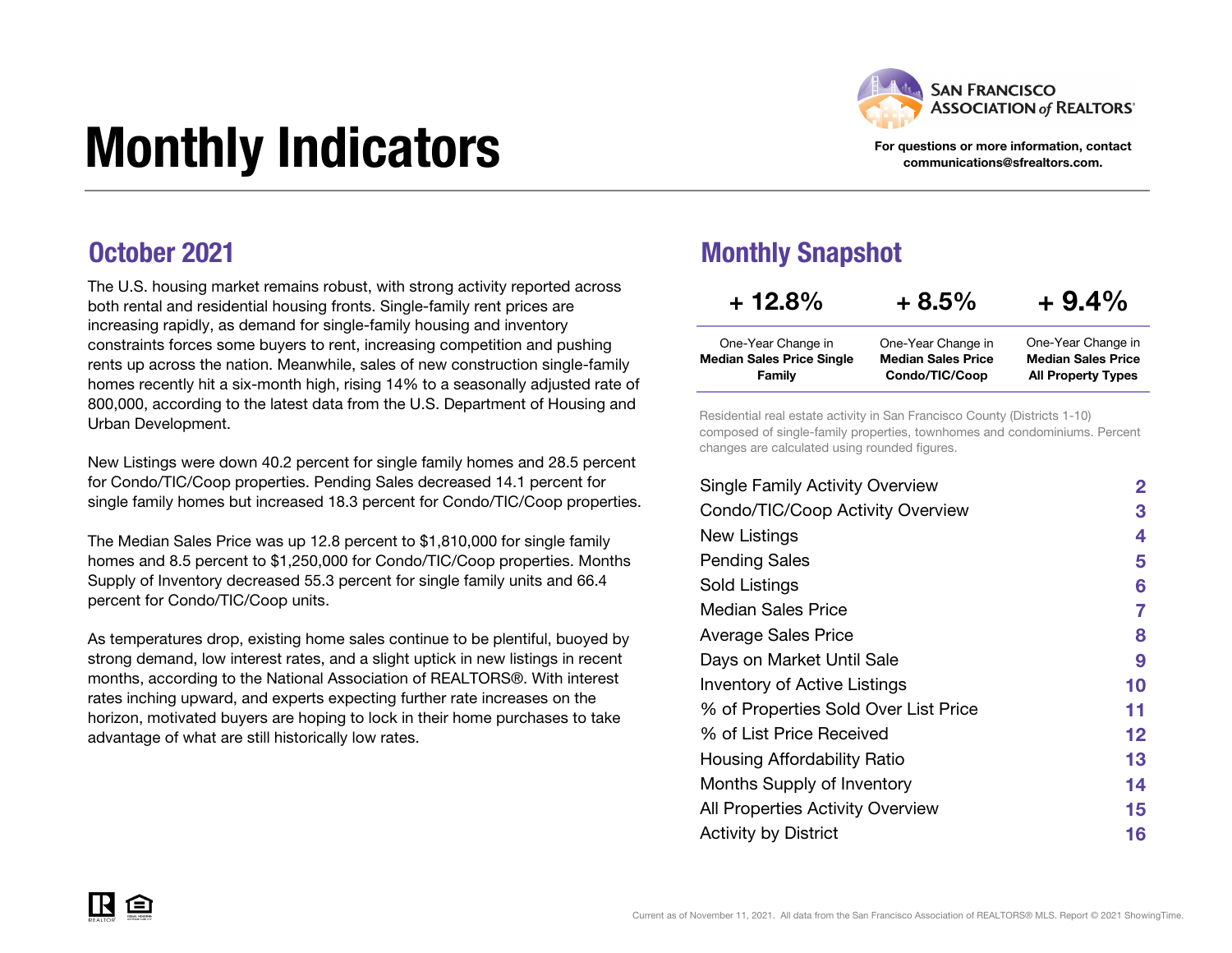# Single Family Activity Overview

Key metrics by report month and for year-to-date (YTD) starting from the first of the year.





Current as of November 11, 2021. All data from the San Francisco Association of REALTORS® MLS. Report © 2021 ShowingTime. | 2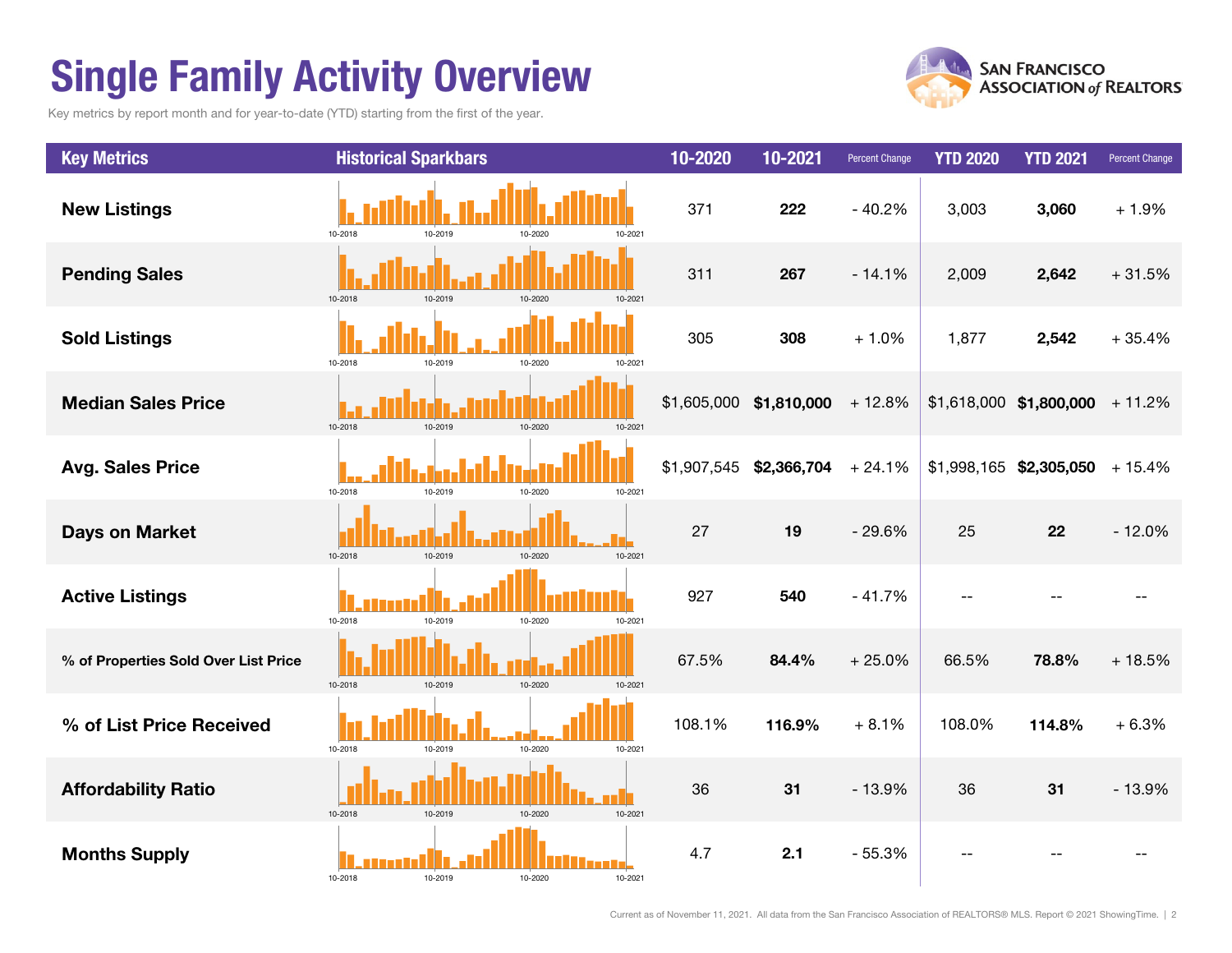# Condo/TIC/Coop Activity Overview

Key metrics by report month and for year-to-date (YTD) starting from the first of the year.



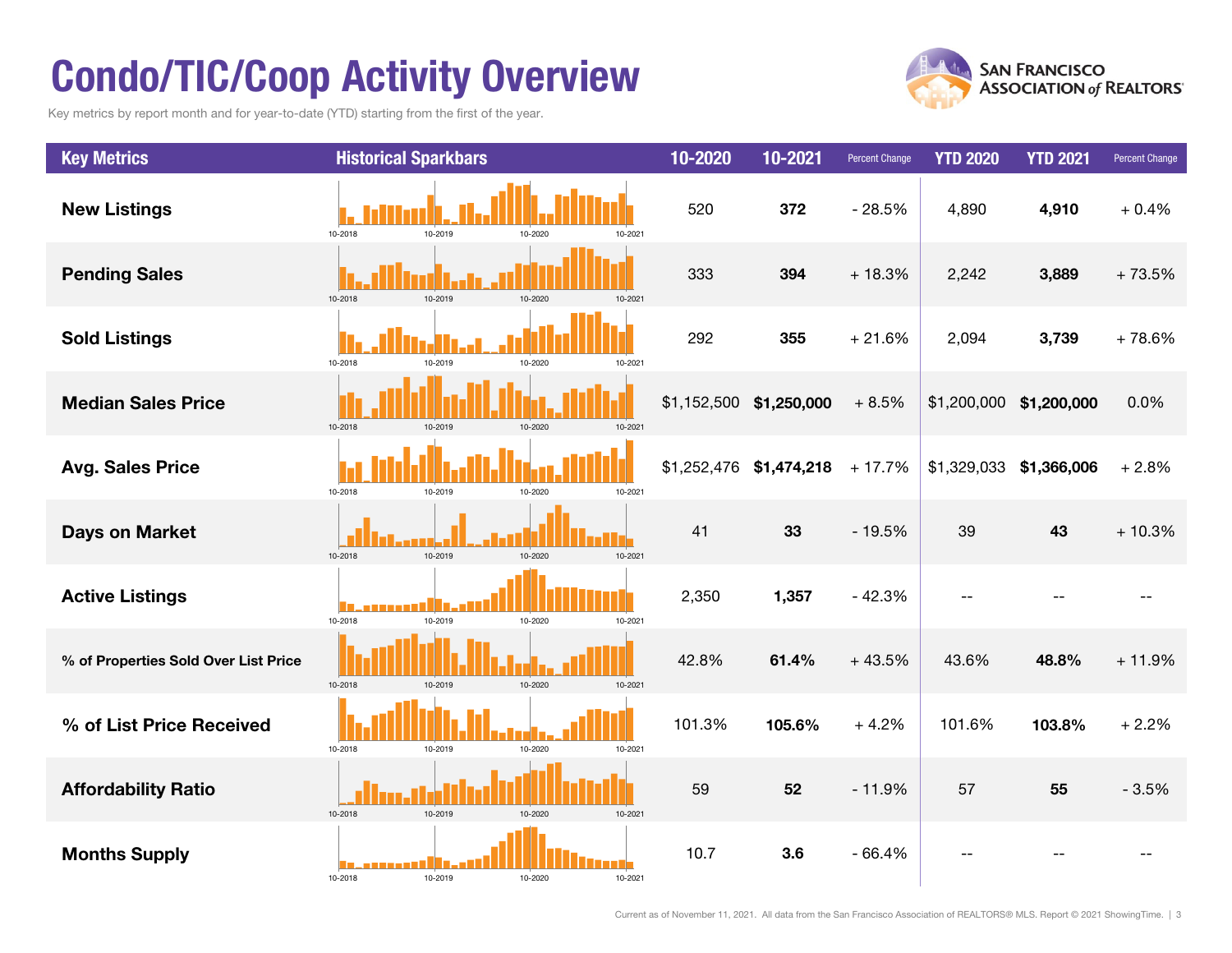# New Listings

A count of the properties that have been newly listed on the market in a given month.





| market remains<br>robust, with strong<br>activity reported | Single<br>Family | Year-Over-Year<br>Change | Condo/TIC/<br>Coop | Year-Over-Year<br>Change |
|------------------------------------------------------------|------------------|--------------------------|--------------------|--------------------------|
| Nov-2020                                                   | 243              | +43.8%                   | 255                | $+50.9%$                 |
| Dec-2020                                                   | 149              | $+56.8%$                 | 246                | $+87.8%$                 |
| Jan-2021.                                                  | 257              | $-0.8\%$                 | 528                | +38.6%                   |
| Feb-2021                                                   | 307              | $+12.9%$                 | 501                | $+23.4%$                 |
| Mar-2021                                                   | 344              | $+97.7%$                 | 614                | $+140.8%$                |
| Apr-2021                                                   | 349              | $+98.3%$                 | 511                | +122.2%                  |
| May-2021                                                   | 311              | $+13.1%$                 | 519                | $+3.2%$                  |
| Jun-2021.                                                  | 321              | -10.6%                   | 487                | $-15.9%$                 |
| Jul-2021                                                   | 298              | $-27.0%$                 | 417                | $-40.3%$                 |
| Aug-2021                                                   | 294              | -16.9%                   | 419                | $-35.7%$                 |
| Sep-2021                                                   | 357              | $+0.6%$                  | 542                | $-18.6%$                 |
| Oct-2021                                                   | 222              | $-40.2%$                 | 372                | $-28.5%$                 |
| 12-Month Avg                                               | 288              | $+5.7%$                  | 451                | $+4.3%$                  |

### Historical New Listings by Month

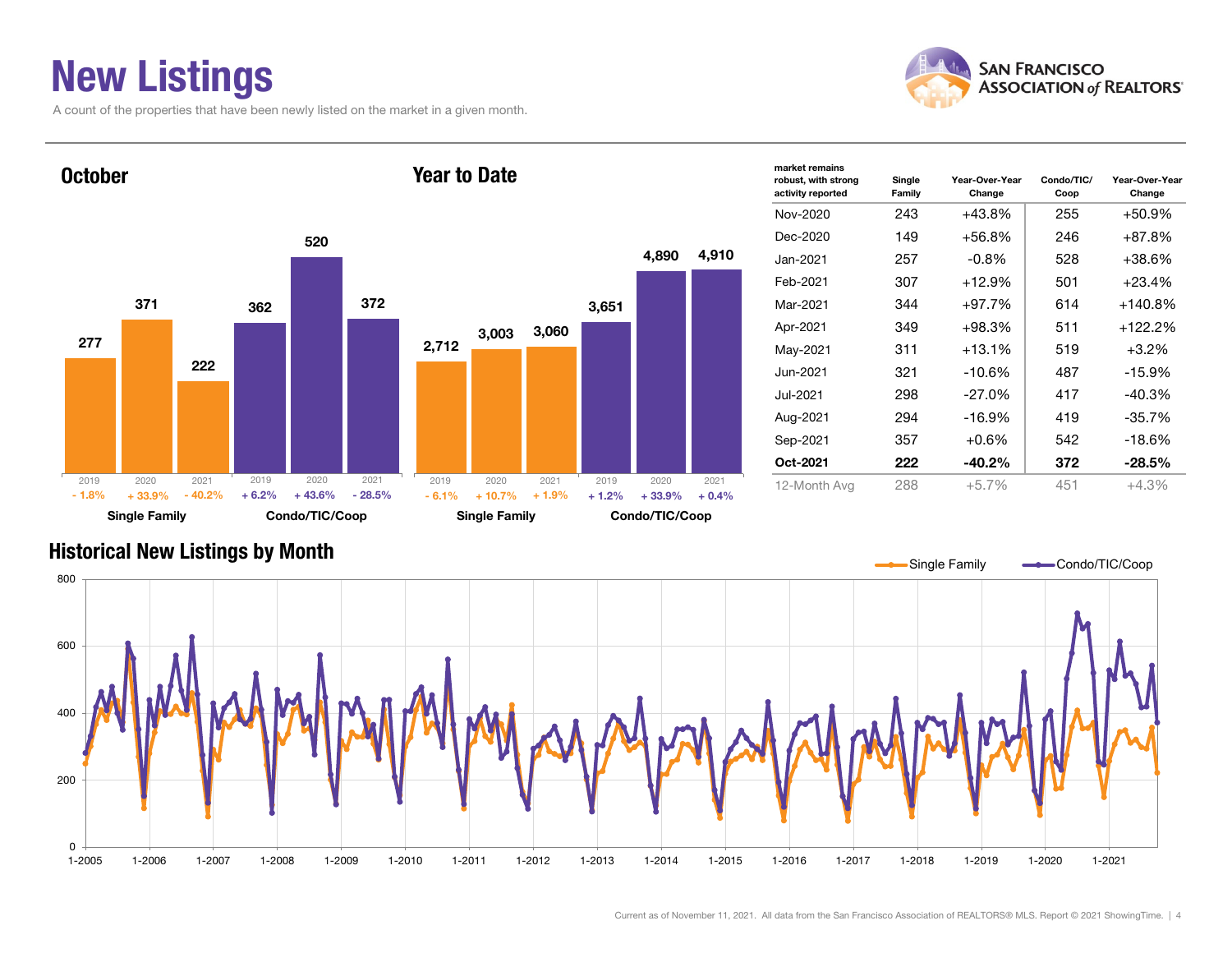### Pending Sales

A count of the properties on which offers have been accepted in a given month.



Year-Over-Year Change



#### Historical Pending Sales by Month

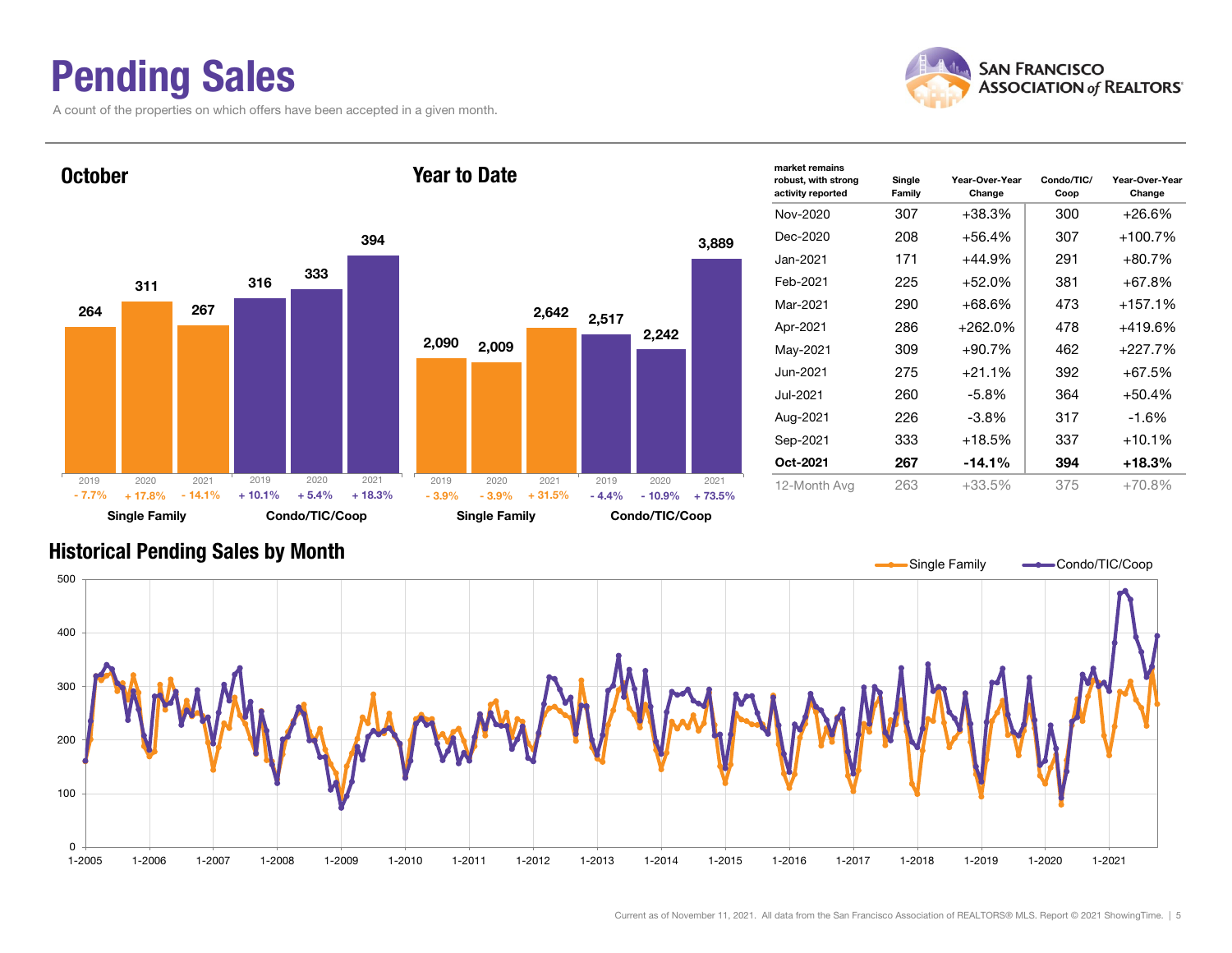# Sold Listings

A count of the actual sales that closed in a given month.





| market remains<br>robust, with strong<br>activity reported | Single<br>Family | Year-Over-Year<br>Change | Condo/TIC/<br>Coop | Year-Over-Year<br>Change |
|------------------------------------------------------------|------------------|--------------------------|--------------------|--------------------------|
| Nov-2020                                                   | 284              | $+26.8%$                 | 341                | $+25.8\%$                |
| Dec-2020                                                   | 302              | $+43.8%$                 | 353                | +54.1%                   |
| Jan-2021.                                                  | 163              | $+49.5%$                 | 268                | $+77.5%$                 |
| Feb-2021                                                   | 163              | $+24.4%$                 | 278                | +56.2%                   |
| Mar-2021                                                   | 270              | $+50.8\%$                | 457                | +93.6%                   |
| Apr-2021                                                   | 289              | $+140.8%$                | 461                | +294.0%                  |
| May-2021                                                   | 266              | $+133.3\%$               | 442                | +287.7%                  |
| Jun-2021                                                   | 325              | $+79.6%$                 | 471                | +166.1%                  |
| Jul-2021                                                   | 256              | $+7.6%$                  | 371                | +39.5%                   |
| Aug-2021                                                   | 257              | $+5.8%$                  | 346                | +44.2%                   |
| Sep-2021                                                   | 245              | -4.7%                    | 290                | $-10.2%$                 |
| Oct-2021                                                   | 308              | +1.0%                    | 355                | +21.6%                   |
| 12-Month Avg                                               | 261              | $+35.4%$                 | 369                | $+70.9%$                 |

### Historical Sold Listings by Month



3,739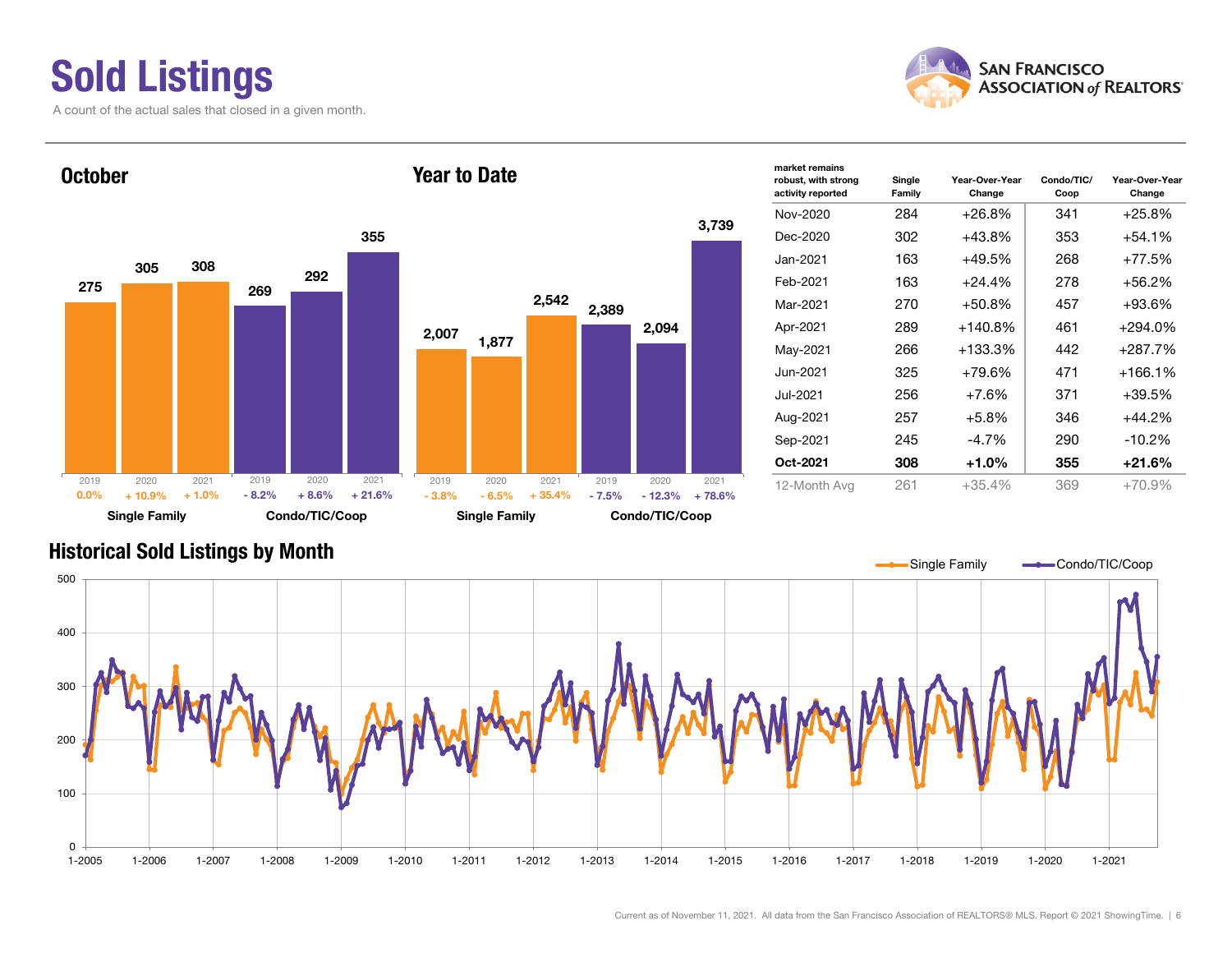### Median Sales Price

Point at which half of the sales sold for more and half sold for less, not accounting for seller concessions, in a given month.



| market remains<br>robust, with strong<br>activity reported | Single<br>Family | Year-Over-Year<br>Change | Condo/TIC/<br>Coop | Year-Over-Year<br>Change |
|------------------------------------------------------------|------------------|--------------------------|--------------------|--------------------------|
| Nov-2020                                                   | \$1,637,500      | $+7.2%$                  | \$1,172,125        | $+0.2%$                  |
| Dec-2020                                                   | \$1,550,000      | +11.7%                   | \$1,100,000        | -7.2%                    |
| Jan-2021                                                   | \$1,600,000      | +9.6%                    | \$1,072,500        | $-7.2\%$                 |
| Feb-2021                                                   | \$1,650,000      | $+2.5%$                  | \$1,196,500        | $-5.0\%$                 |
| Mar-2021                                                   | \$1,725,000      | $+9.5%$                  | \$1,221,184        | $-2.3%$                  |
| Apr-2021                                                   | \$1,800,000      | $+12.1%$                 | \$1,200,000        | $-5.9\%$                 |
| May-2021                                                   | \$1,886,500      | $+18.8\%$                | \$1,225,000        | $+12.6%$                 |
| Jun-2021                                                   | \$1,950,000      | $+12.7%$                 | \$1,250,000        | $+2.0%$                  |
| Jul-2021                                                   | \$1,850,000      | +15.3%                   | \$1,208,000        | $-4.2\%$                 |
| Aug-2021                                                   | \$1,850,000      | $+13.8\%$                | \$1,150,000        | $-5.0\%$                 |
| Sep-2021                                                   | \$1,750,000      | $+6.1\%$                 | \$1,200,000        | $+2.1%$                  |
| Oct-2021                                                   | \$1,810,000      | +12.8%                   | \$1,250,000        | $+8.5%$                  |
| 12-Month Avg*                                              | \$1,775,000      | $+10.9%$                 | \$1,200,000        | $+0.4\%$                 |

\* Median Sales Price for all properties from November 2020 through October 2021. This is not the average of the individual figures above.



### Historical Median Sales Price by Month

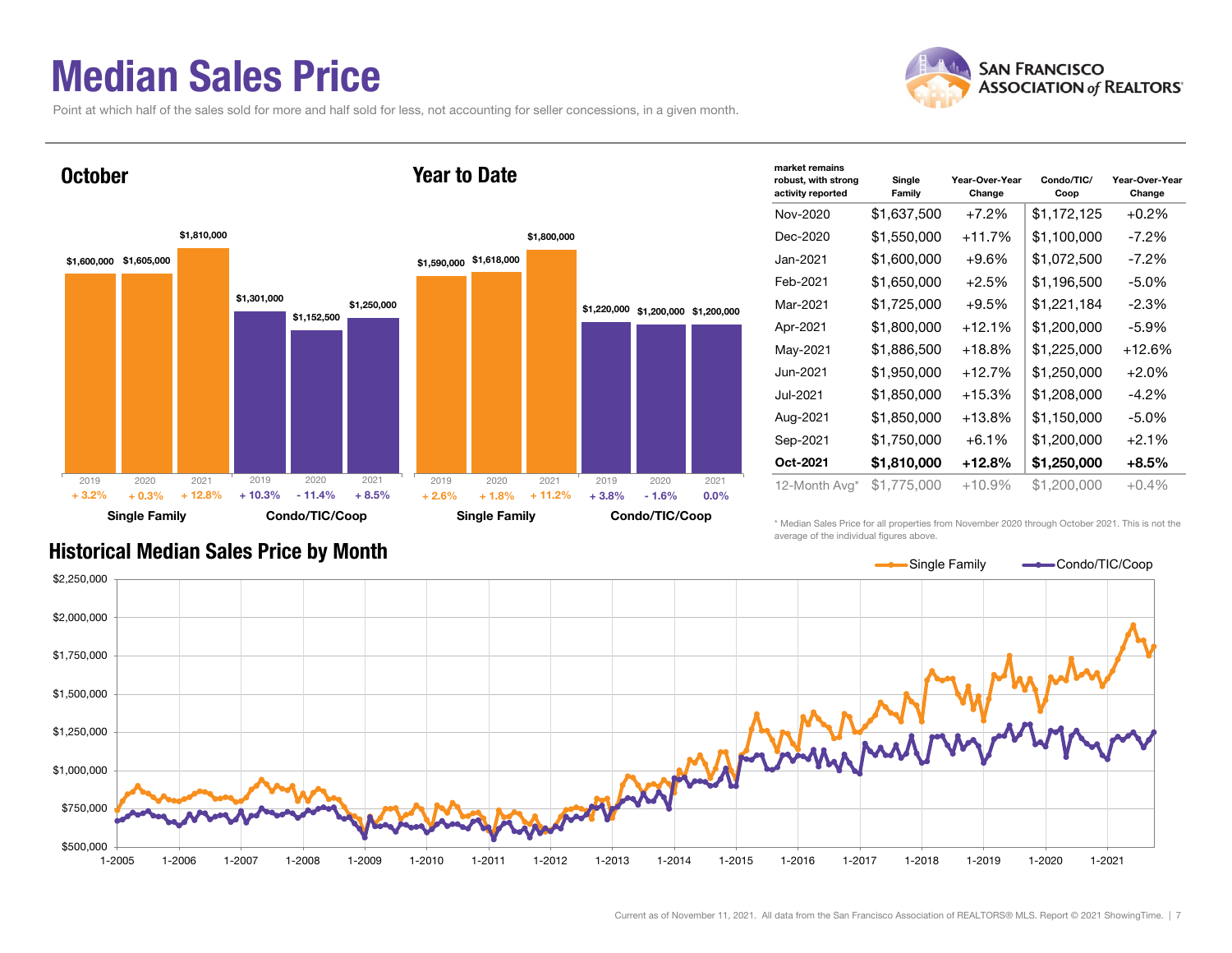### Average Sales Price

Average sales price for all closed sales, not accounting for seller concessions, in a given month.





| market remains<br>robust, with strong<br>activity reported | Single<br>Family | Year-Over-Year<br>Change | Condo/TIC/<br>Coop | Year-Over-Year<br>Change |
|------------------------------------------------------------|------------------|--------------------------|--------------------|--------------------------|
| Nov-2020                                                   | \$2,035,750      | $+6.6\%$                 | \$1,270,960        | $-3.1%$                  |
| Dec-2020                                                   | \$2,013,136      | $+9.0\%$                 | \$1,281,834        | $+2.7%$                  |
| Jan-2021                                                   | \$1,951,111      | $-8.3\%$                 | \$1,209,875        | $-4.6%$                  |
| Feb-2021                                                   | \$2,257,454      | $+18.2%$                 | \$1,344,643        | $-0.5%$                  |
| Mar-2021                                                   | \$2,214,726      | $+9.2\%$                 | \$1,369,434        | $+0.2%$                  |
| Apr-2021                                                   | \$2,430,795      | +11.3%                   | \$1,348,938        | $+0.1%$                  |
| May-2021                                                   | \$2,479,992      | $+32.1%$                 | \$1,369,209        | $+9.4%$                  |
| Jun-2021                                                   | \$2,504,876      | +13.8%                   | \$1,388,929        | $-1.9%$                  |
| Jul-2021                                                   | \$2,301,050      | $+14.3%$                 | \$1,355,128        | $-3.0\%$                 |
| Aug-2021                                                   | \$2,142,583      | $+7.8%$                  | \$1,415,797        | $+6.7%$                  |
| Sep-2021                                                   | \$2,165,489      | $+14.2%$                 | \$1,332,439        | $+2.0%$                  |
| Oct-2021                                                   | \$2,366,704      | $+24.1%$                 | \$1,474,218        | $+17.7%$                 |
| 12-Month Avg*                                              | \$2,252,416      | $+14.0\%$                | \$1,351,993        | $+2.4%$                  |

\* Avg. Sales Price for all properties from November 2020 through October 2021. This is not the average of the individual figures above.



#### Historical Average Sales Price by Month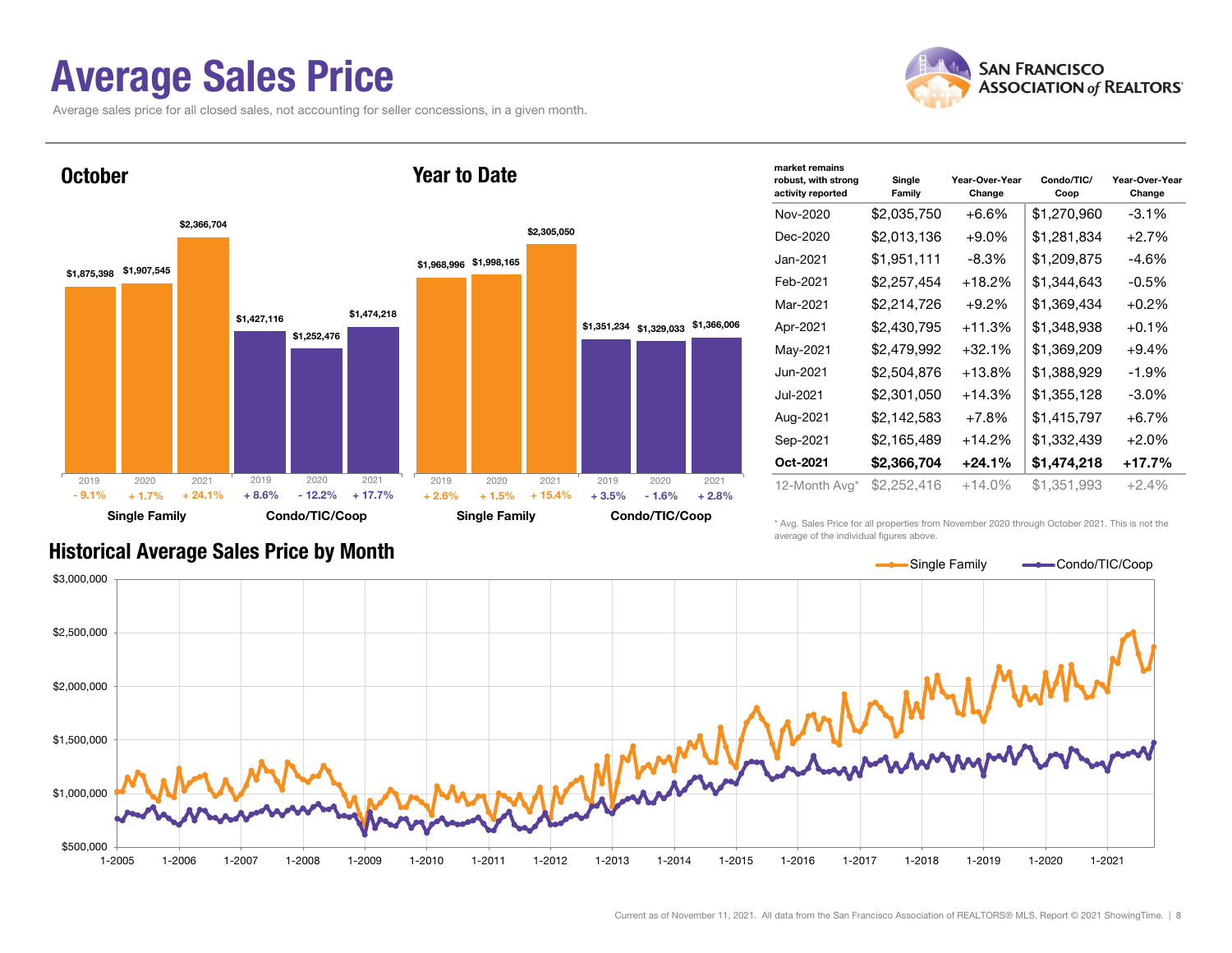### Days on Market Until Sale

Average number of days between when a property is listed and when an offer is accepted in a given month.





| market remains                           |                  |                          |                    |                          |
|------------------------------------------|------------------|--------------------------|--------------------|--------------------------|
| robust, with strong<br>activity reported | Single<br>Family | Year-Over-Year<br>Change | Condo/TIC/<br>Coop | Year-Over-Year<br>Change |
| Nov-2020                                 | 33               | $+37.5%$                 | 50                 | $+51.5%$                 |
| Dec-2020                                 | 35               | $+16.7%$                 | 62                 | $+29.2%$                 |
| Jan-2021                                 | 37               | $+2.8%$                  | 70                 | $+14.8%$                 |
| Feb-2021                                 | 30               | $+20.0\%$                | 62                 | $+121.4%$                |
| Mar-2021                                 | 23               | $+9.5%$                  | 45                 | $+66.7%$                 |
| Apr-2021                                 | 19               | $-5.0\%$                 | 45                 | $+40.6%$                 |
| May-2021                                 | 18               | $-25.0%$                 | 36                 | $-10.0%$                 |
| Jun-2021                                 | 17               | $-34.6%$                 | 35                 | $+2.9%$                  |
| Jul-2021                                 | 19               | $-24.0\%$                | 40                 | $+5.3%$                  |
| Aug-2021                                 | 24               | $0.0\%$                  | 40                 | $0.0\%$                  |
| Sep-2021                                 | 22               | $-12.0%$                 | 37                 | $-17.8%$                 |
| Oct-2021                                 | 19               | $-29.6\%$                | 33                 | $-19.5%$                 |
| 12-Month Avg*                            | 24               | $-6.2%$                  | 45                 | $+15.2%$                 |
|                                          |                  |                          |                    |                          |

Historical Days on Market Until Sale by Month

\* Days on Market for all properties from November 2020 through October 2021. This is not the average of the individual figures above.

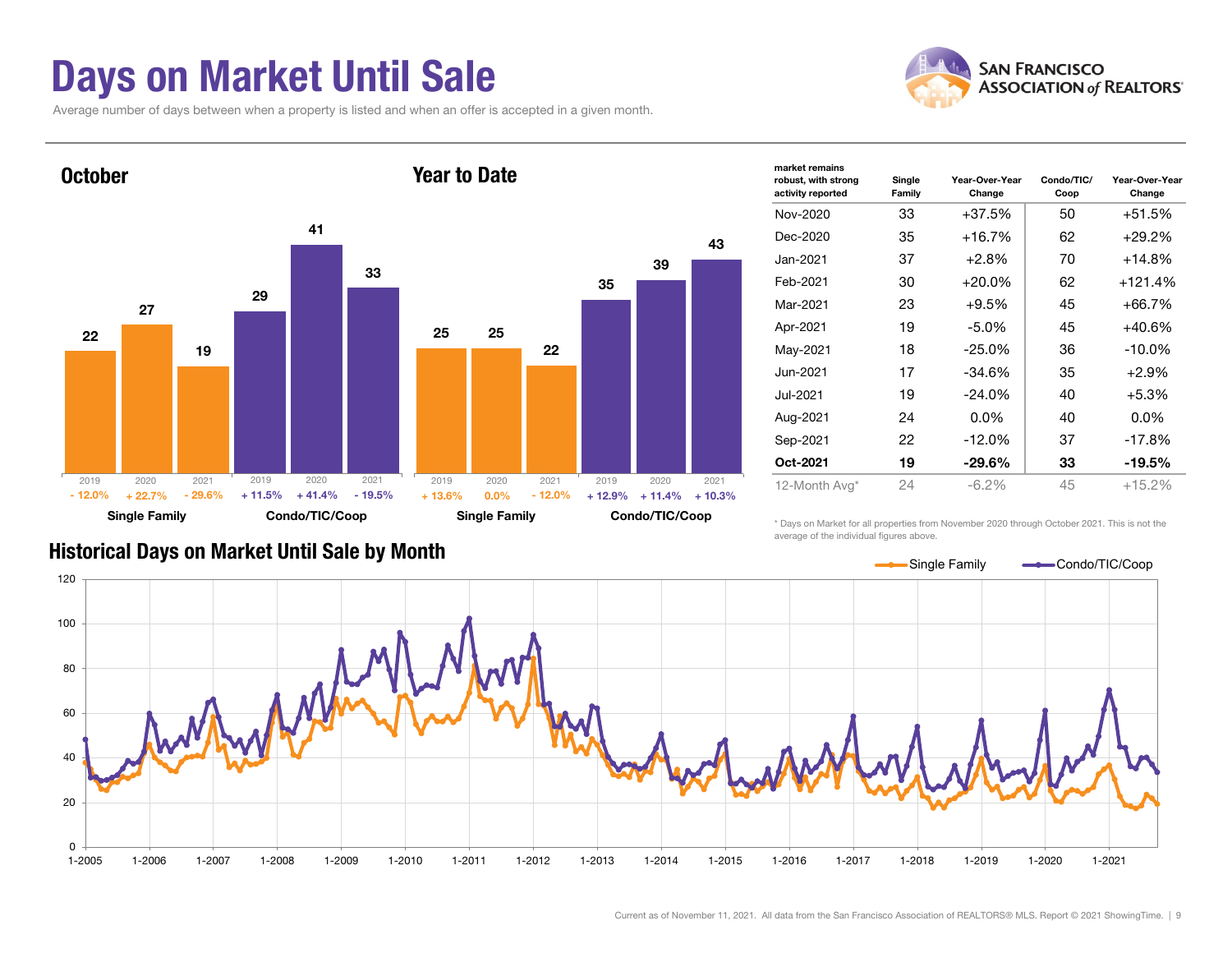### Inventory of Active Listings

The number of properties available for sale in active status at the end of a given month.





| market remains                           |                  |                          |                    |                          |
|------------------------------------------|------------------|--------------------------|--------------------|--------------------------|
| robust, with strong<br>activity reported | Single<br>Family | Year-Over-Year<br>Change | Condo/TIC/<br>Coop | Year-Over-Year<br>Change |
| Nov-2020                                 | 793              | $+44.2%$                 | 2,090              | $+124.5%$                |
| Dec-2020                                 | 586              | $+49.1%$                 | 1,499              | $+109.4%$                |
| Jan-2021                                 | 593              | $+21.0%$                 | 1,593              | +83.3%                   |
| Feb-2021                                 | 628              | $+7.5%$                  | 1,582              | +60.0%                   |
| Mar-2021                                 | 633              | $+14.9%$                 | 1,568              | +57.4%                   |
| Apr-2021                                 | 664              | $+9.2\%$                 | 1,504              | +40.6%                   |
| May-2021                                 | 629              | $-8.6\%$                 | 1,473              | $+9.8%$                  |
| Jun-2021.                                | 625              | -20.2%                   | 1,447              | -7.6%                    |
| Jul-2021                                 | 626              | -27.3%                   | 1,408              | $-27.0%$                 |
| Aug-2021                                 | 651              | -29.6%                   | 1,402              | -33.5%                   |
| Sep-2021                                 | 628              | -32.5%                   | 1,501              | $-35.2%$                 |
| Oct-2021                                 | 540              | -41.7%                   | 1,357              | $-42.3%$                 |
| 12-Month Avg*                            | 633              | $-8.4%$                  | 1,535              | $+7.2%$                  |
|                                          |                  |                          |                    |                          |

#### Historical Inventory of Active Listings by Month

\* Active Listings for all properties from November 2020 through October 2021. This is not the average of the individual figures above.

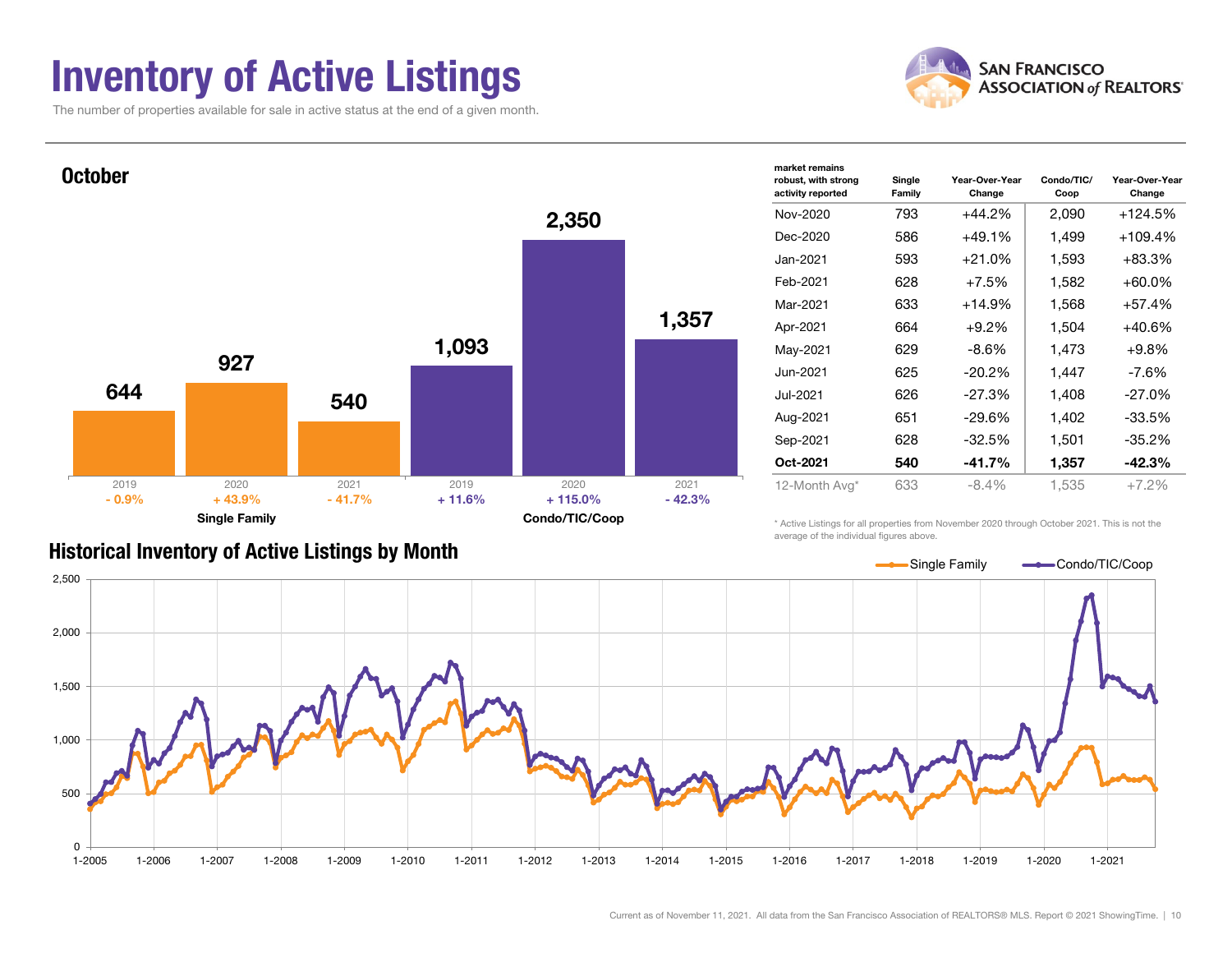# % of Properties Sold Over List Price

Percentage found when dividing the number of properties sold by properties sold over its original list price, not accounting for seller concessions.



| market remains<br>robust, with strong<br>activity reported | Single<br>Family | Year-Over-Year<br>Change | Condo/TIC/<br>Coop | Year-Over-Year<br>Change |
|------------------------------------------------------------|------------------|--------------------------|--------------------|--------------------------|
| Nov-2020                                                   | 61.6%            | $-20.2\%$                | 32.8%              | $-49.2%$                 |
| Dec-2020                                                   | 62.9%            | -7.9%                    | 28.6%              | $-38.8\%$                |
| Jan-2021                                                   | 58.3%            | $-6.9\%$                 | 21.6%              | $-33.5%$                 |
| Feb-2021                                                   | 68.1%            | $-7.1\%$                 | 35.3%              | $-44.4%$                 |
| Mar-2021                                                   | 74.1%            | $-5.2\%$                 | 42.9%              | $-28.7%$                 |
| Apr-2021                                                   | 76.1%            | $+8.7\%$                 | 45.1%              | $-24.6\%$                |
| May-2021                                                   | 79.7%            | $+26.1%$                 | 53.6%              | $+27.3%$                 |
| Jun-2021                                                   | 82.5%            | $+49.5%$                 | 54.4%              | $+74.9%$                 |
| Jul-2021                                                   | 83.2%            | +28.6%                   | 55.8%              | $+25.7%$                 |
| Aug-2021                                                   | 84.0%            | +27.7%                   | 54.9%              | $+60.5%$                 |
| Sep-2021                                                   | 84.5%            | $+30.0\%$                | 54.5%              | $+58.4%$                 |
| Oct-2021                                                   | 84.4%            | $+25.0\%$                | 61.4%              | $+43.5%$                 |
| 12-Month Avg                                               | 75.7%            | $+11.8%$                 | 46.0%              | $-0.2\%$                 |

### Historical % of Properties Sold Over List Price by Month

\* % of Properties Sold Over List Price for all properties from November 2020 through October 2021. This is not the average of the individual figures above.



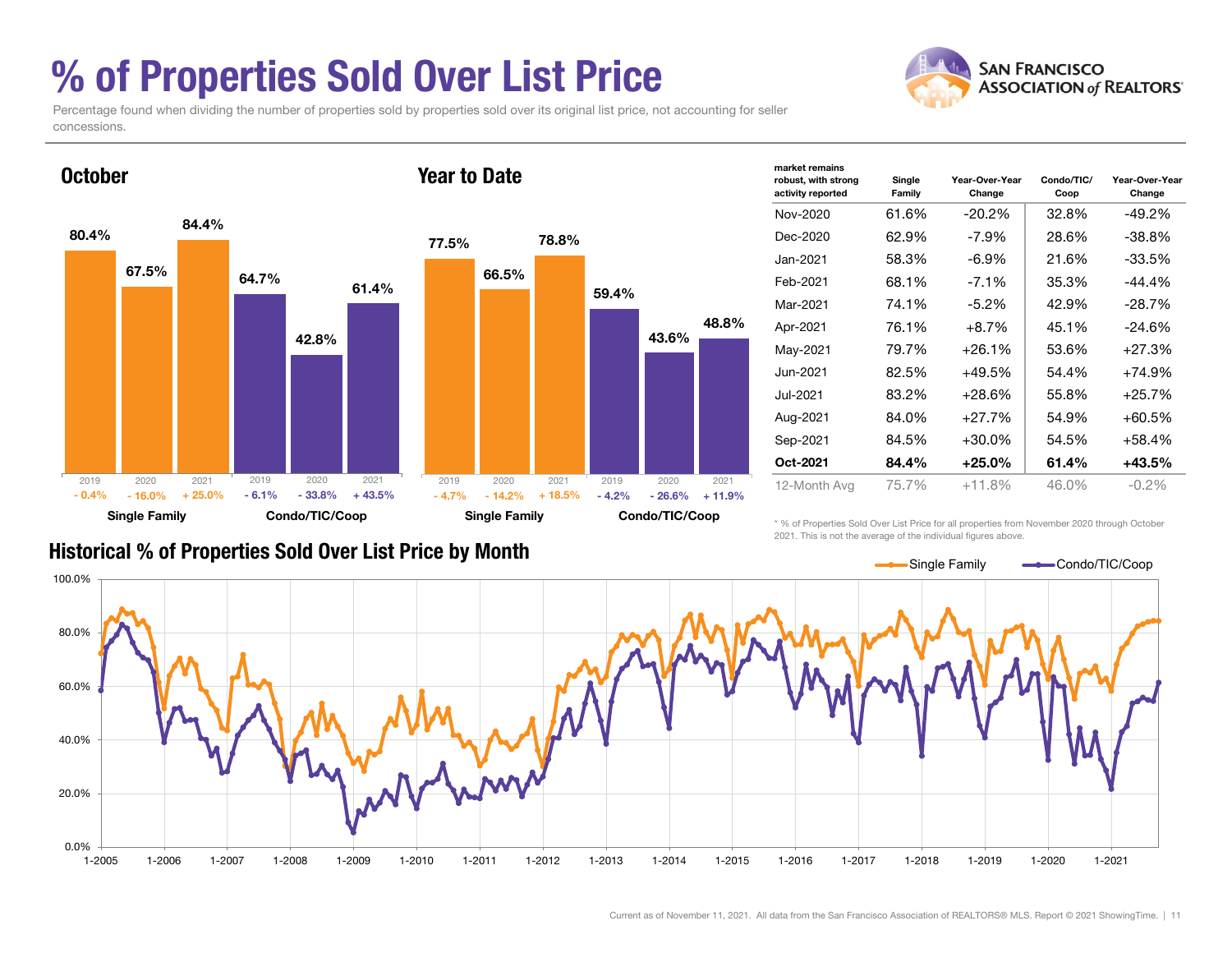# % of List Price Received



Percentage found when dividing a property's sales price by its most recent list price, then taking the average for all properties sold in a given month, not accounting for seller concessions.



| market remains<br>robust, with strong<br>activity reported | Single<br>Family | Year-Over-Year<br>Change | Condo/TIC/<br>Coop | Year-Over-Year<br>Change |
|------------------------------------------------------------|------------------|--------------------------|--------------------|--------------------------|
| Nov-2020                                                   | 106.0%           | $-5.3%$                  | 100.2%             | -4.7%                    |
| Dec-2020                                                   | 106.0%           | $-3.5%$                  | 99.3%              | -3.6%                    |
| Jan-2021                                                   | 105.3%           | $-1.6%$                  | 98.6%              | $-1.8%$                  |
| Feb-2021                                                   | 109.7%           | $-1.7%$                  | 100.7%             | $-4.3%$                  |
| Mar-2021                                                   | 112.2%           | $-1.7%$                  | 102.4%             | $-1.6%$                  |
| Apr-2021                                                   | 113.8%           | $+4.6%$                  | 103.7%             | $-1.5%$                  |
| May-2021                                                   | 116.8%           | $+10.4%$                 | 105.2%             | $+4.8%$                  |
| Jun-2021                                                   | 116.3%           | $+10.1%$                 | 105.3%             | $+5.4%$                  |
| Jul-2021                                                   | 118.4%           | $+11.7%$                 | 104.8%             | $+3.8%$                  |
| Aug-2021                                                   | 116.0%           | $+7.9%$                  | 104.3%             | $+3.9%$                  |
| Sep-2021                                                   | 116.3%           | +8.9%                    | 105.0%             | $+4.8%$                  |
| Oct-2021                                                   | 116.9%           | $+8.1%$                  | 105.6%             | $+4.2%$                  |
| 12-Month Avg*                                              | 113.1%           | $+4.2\%$                 | 103.2%             | $+1.0\%$                 |

Historical % of List Price Received by Month

\* % of List Price Received for all properties from November 2020 through October 2021. This is not the average of the individual figures above.

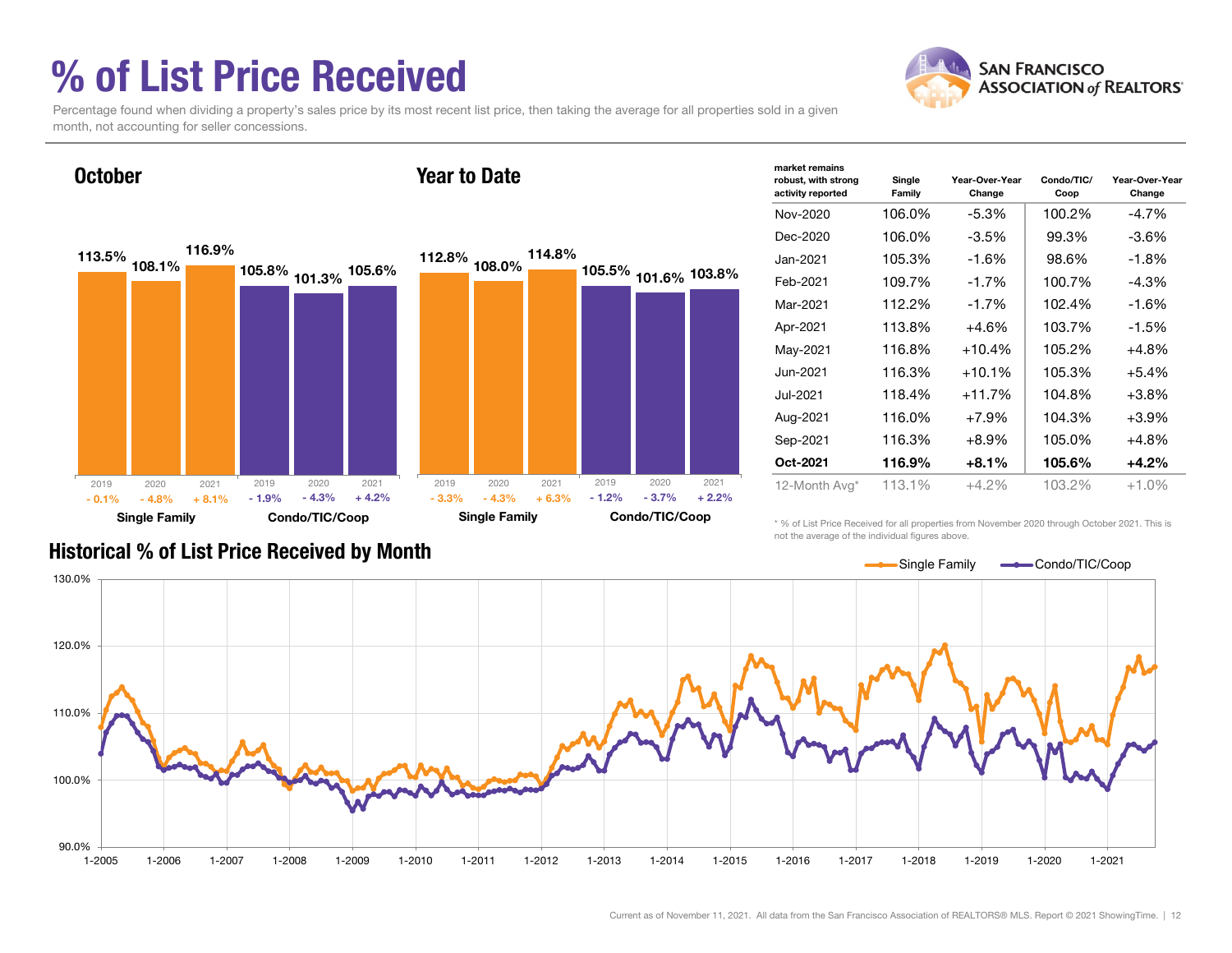# Housing Affordability Ratio



This index measures housing affordability for the region. For example, an index of 120 means the median household income is 120% of what is necessary to qualify for the median-priced home under prevailing interest rates. A higher number means greater affordability.



| $+17.2%$ | $+5.9%$<br><b>Single Family</b> | $-13.9%$ | $+20.9%$ | $+9.6%$<br>Condo/TIC/Coop | $-3.5%$ |
|----------|---------------------------------|----------|----------|---------------------------|---------|
| 2019     | 2020                            | 2021     | 2019     | 2020                      | 2021    |
|          |                                 |          |          |                           |         |
|          |                                 |          |          |                           |         |
|          |                                 |          |          |                           |         |
|          |                                 |          |          |                           |         |
| 34       | 36                              | 31       |          |                           |         |
|          |                                 |          |          |                           |         |
|          |                                 |          | 52       |                           |         |
|          |                                 |          |          | 57                        | 55      |
|          |                                 |          |          |                           |         |

| market remains<br>robust, with strong<br>activity reported | Single<br>Family | Year-Over-Year<br>Change | Condo/TIC/<br>Coop | Year-Over-Year<br>Change |
|------------------------------------------------------------|------------------|--------------------------|--------------------|--------------------------|
| Nov-2020                                                   | 35               | $+2.9%$                  | 59                 | $+13.5%$                 |
| Dec-2020                                                   | 37               | $-2.6%$                  | 62                 | $+19.2%$                 |
| Jan-2021.                                                  | 36               | $-2.7%$                  | 63                 | $+14.5%$                 |
| Feb-2021                                                   | 33               | $-2.9%$                  | 53                 | $+3.9%$                  |
| Mar-2021                                                   | 32               | $-3.0\%$                 | 52                 | $+6.1%$                  |
| Apr-2021                                                   | 31               | $-8.8\%$                 | 55                 | $+7.8%$                  |
| May-2021                                                   | 30               | $-14.3%$                 | 54                 | $-8.5\%$                 |
| Jun-2021                                                   | 28               | $-12.5%$                 | 52                 | $-3.7%$                  |
| Jul-2021                                                   | 30               | $-14.3%$                 | 55                 | $+3.8%$                  |
| Aug-2021                                                   | 30               | $-14.3%$                 | 57                 | $+1.8%$                  |
| Sep-2021                                                   | 32               | $-8.6\%$                 | 55                 | $-3.5%$                  |
| Oct-2021                                                   | 31               | $-13.9%$                 | 52                 | -11.9%                   |
| 12-Month Avg*                                              | 32               | -10.9%                   | 35                 | $-3.7\%$                 |

Historical Housing Affordability Ratio by Month

\* Affordability Ratio for all properties from November 2020 through October 2021. This is not the average of the individual figures above.

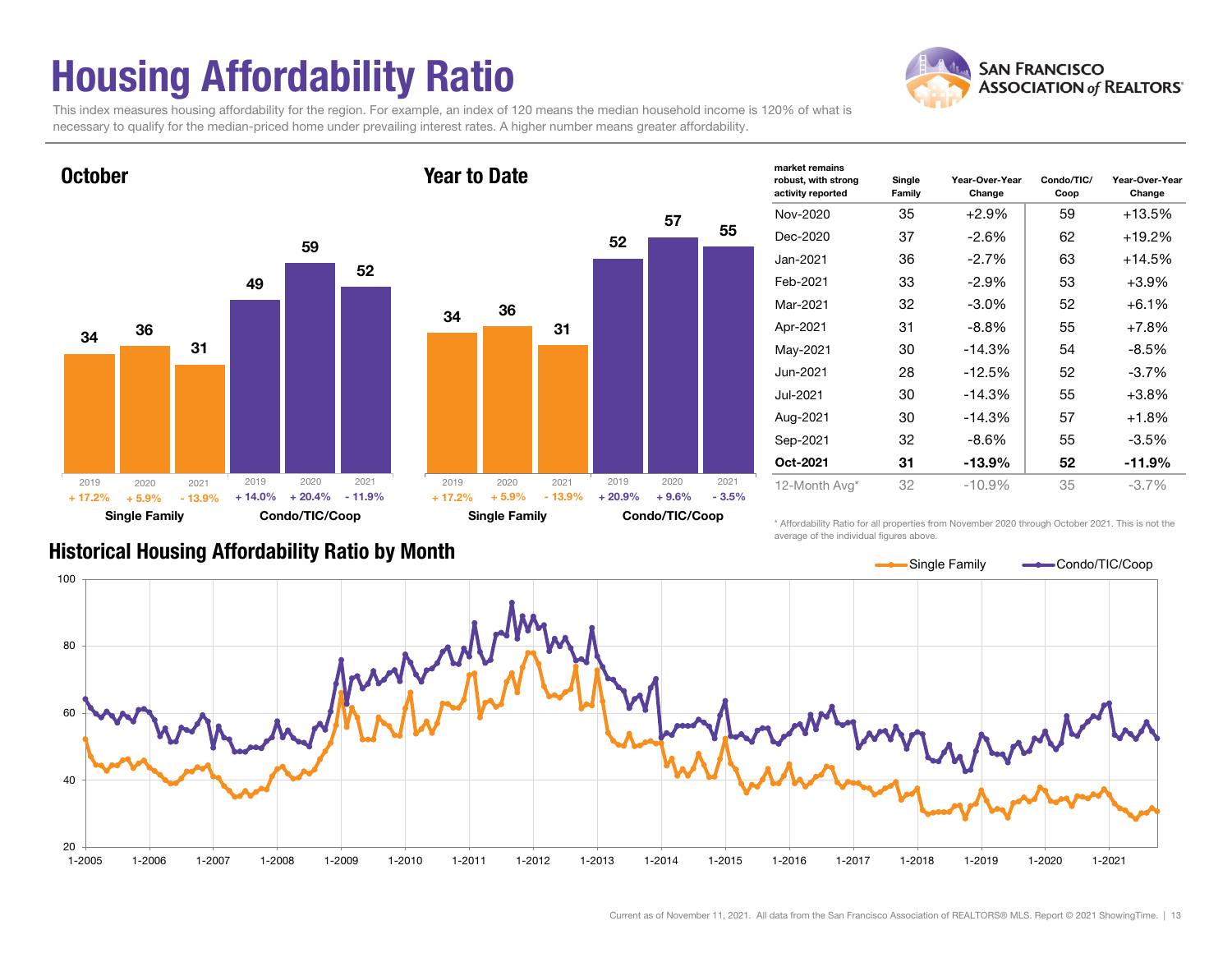# Months Supply of Inventory



The inventory of homes for sale at the end of a given month, divided by the average monthly pending sales from the last 12 months.



#### Historical Months Supply of Inventory by Month

\* Months Supply for all properties from November 2020 through October 2021. This is not the average of the individual figures above.

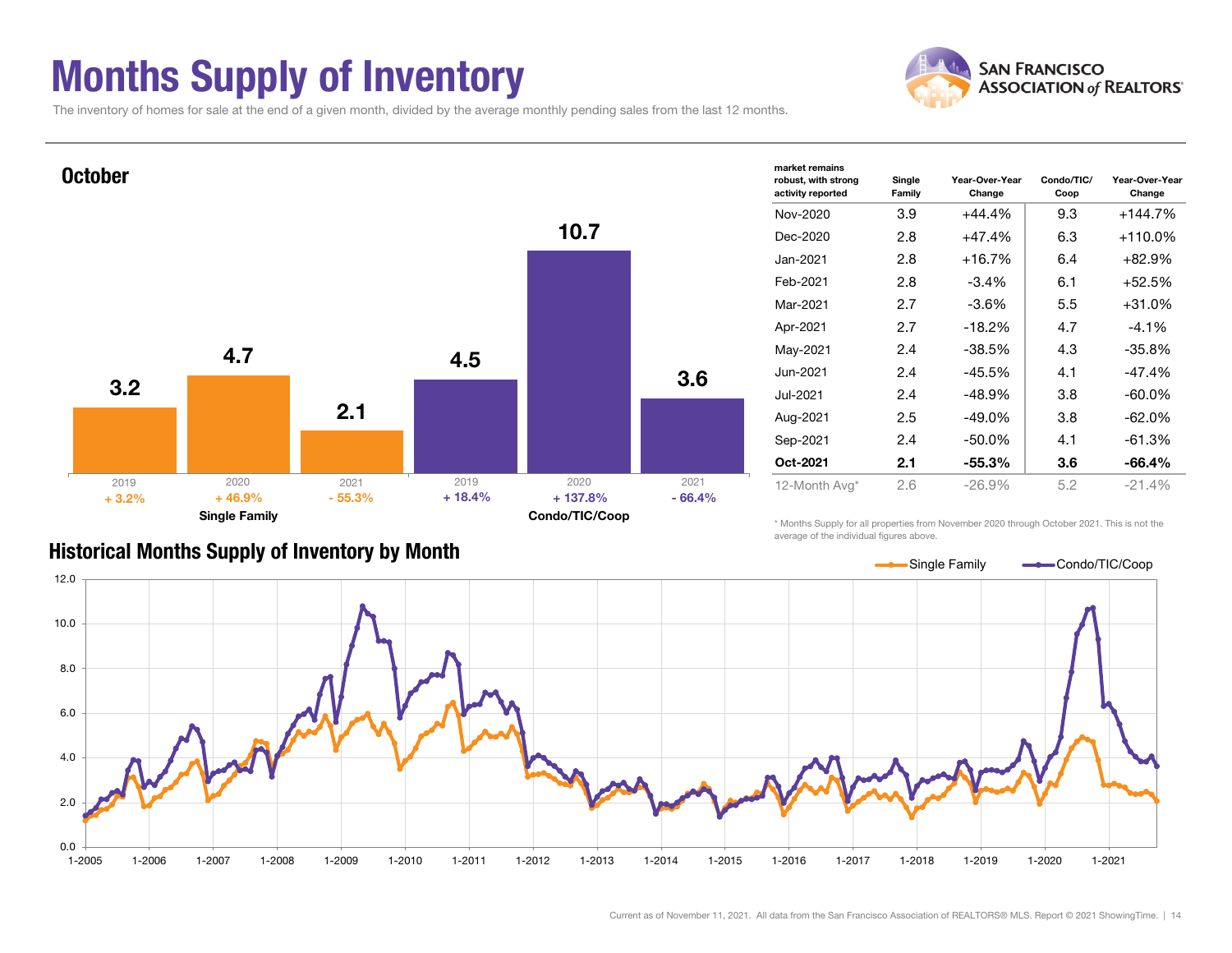# All Properties Activity Overview

Key metrics by report month and for year-to-date (YTD) starting from the first of the year.